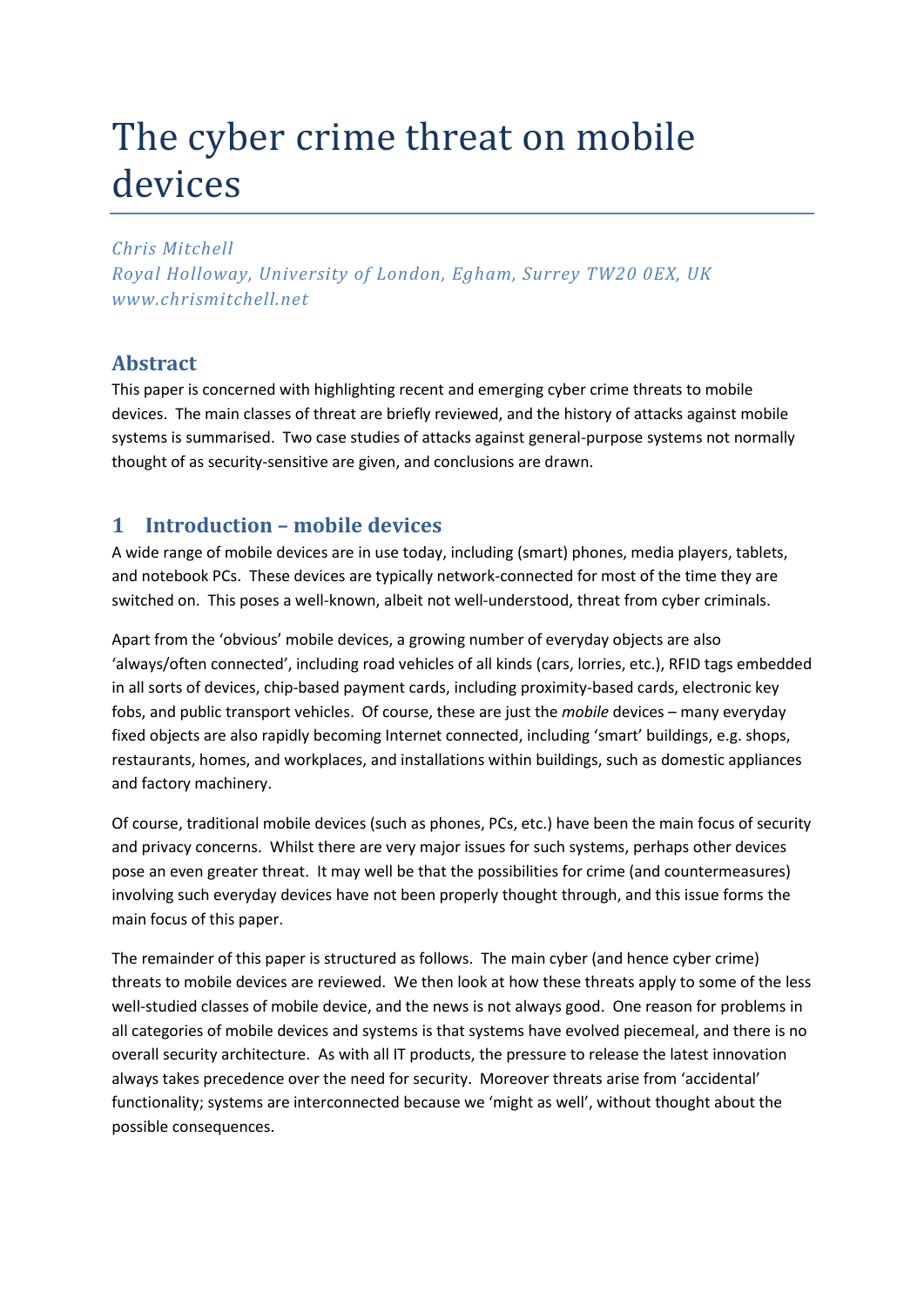## **2 The cyber security landscape**

## **2.1 Threats**

Cyber threats to mobile devices can be divided into two main classes. **Communications-based** threats include access network impersonation, mobile device impersonation, and man-in-the-middle attacks (both active and passive). **System-based** threats include software vulnerabilities, side channel attacks, and social engineering attacks (including malicious applications).

The cyber criminal may have many different motives for performing an attack on a mobile device, including hardware theft, information theft, or simply denial of service or sabotage. It is difficult to enumerate all the ways a criminal might seek to gain from an attack; indeed, it is hard to determine where criminality ends and terrorism begins. As a result, it would seem prudent to consider all possible security issues when trying to address cyber crime.

The security measures we can deploy to address possible threats can be divided into two broad sets. In a network we can deploy authentication (of network to device, and device to network), and secure channel establishment. Within a system we can employ a range of techniques, including: secure software design (to reduce the need to patch vulnerabilities), attack surface reduction (to reduce the impact of vulnerabilities), secure hardware/firmware design (to make finding side channel attacks difficult), careful user interface design (to reduce the risk of user error), and user education regarding threats.

Unfortunately, systems designers and manufacturers do not always do a good job of deploying the necessary security measures. With respect to mobile network security, security measures have been applied only very patchily. The industry has often worked in the 'deploy first and then make secure later' mode. Additionally, 'quick and dirty' solutions have been deployed which have often proved inadequate. Certainly there are many well-known vulnerabilities in our mobile networking infrastructure which have yet to be fixed, often because of the huge cost of retrofitting security. In terms of system security, the picture is no better. The first mobile virus was reported back in 2004 [\[5\],](#page-7-0) and more recently huge numbers of vulnerabilities have been reported in smart phone systems (see below).

## **2.2 Network security**

Some currently deployed network access protocols offer very limited security. For example, authentication of the 'access network' to the device is sometimes non-existent, e.g. as in GSM and IEEE 802.11 Wi-Fi. Existing security measures aim at controlling access to the network to protect the investment of the network owners, rather than the serious threat to end nodes posed by unauthenticated access points.

The effects of such a lack of network authentication have been widely documented in print and on the Internet<sup>1</sup>. This situation has given rise to a series of public domain implementations of 'fake network' attacks on GSM and IEEE 802.11, as well as attacks arising from compromised access points, where the compromise might arise from software or hardware attack. There are a host of examples of fake network software, including AirJack<sup>2</sup> and airsnarf<sup>3</sup>. For example, Airsnarf is a rogue

1

<sup>1</sup> http://en.wikipedia.org/wiki/Snarfing

<sup>&</sup>lt;sup>2</sup> <http://sourceforge.net/projects/airjack/>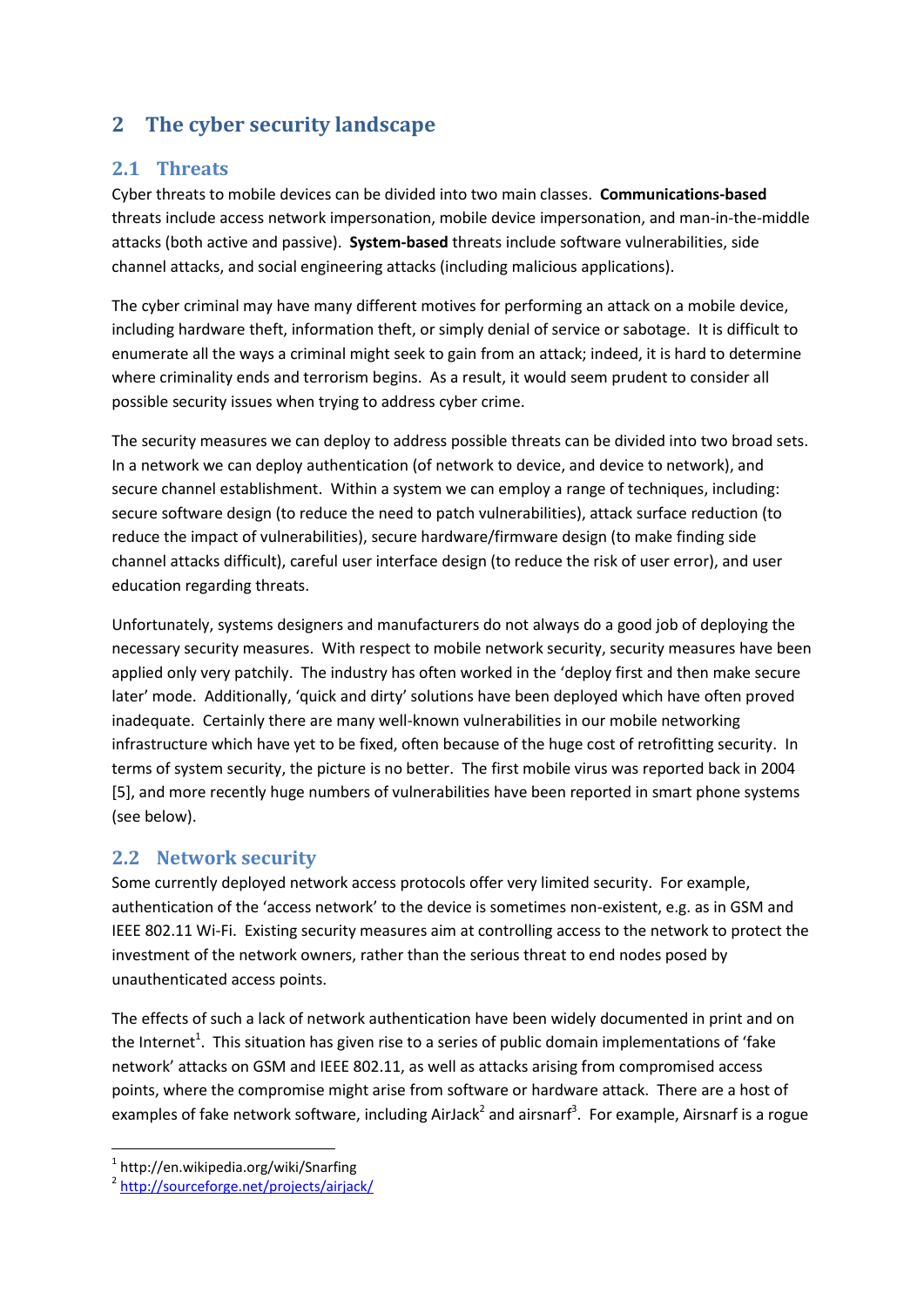wireless access point utility designed to demonstrate how a rogue access point can steal usernames and passwords from public wireless hotspots. A graphic description of how airsnarf could be used to compromise user security is provided on Kewney's blog<sup>4</sup>.

Pair-wise device authentication can also be vulnerable; for example the original Bluetooth pairing scheme was rather weak<sup>5</sup>. In general, as a result of the lack of comprehensive and integrated security solutions for mobile connected devices, there is an ever-growing risk of widespread malware attacks, as devices become more 'smart' and flexible. This is all happening in an environment in which malware attacks on mobile devices continue to become more numerous and serious (see below).

Apart from poor security fundamentals, privacy is also a major issue. Device tracking is a particular problem. In any network protocol, addresses of some sort are exchanged between devices, and, at least at some level of the protocol hierarchy, these addresses need to be exchanged in cleartext. If the address of the mobile device is fixed, then this offers a simple way of tracking the location of that device, and by implication, its owner. Of course, work is ongoing to address this problem for a wide variety of protocols, including for mobile networks.

It is not only the protocols used in networks that have proved vulnerable. A range of attacks have been devised against the cryptographic algorithms that underpin these security protocols. For example, WEP (the first suite of algorithms for Wi-Fi) was quickly broken [\[4\],](#page-7-1) and the replacement suite (WPA) has also been attacked [\[12\]](#page-7-2) (although WPA2 appears to be robust). A wide range of attacks have been demonstrated against GSM cryptography [\[1\];](#page-7-3) this is not so surprising – after all, GSM is 25 years old. However, this is not all ancient history – a very recent announcement from Ruhr University Bochum shows that satellite phones are not immune from simple crypto attacks [\[3\].](#page-7-4) These attacks do not arise because of the lack of robust cryptographic technology – it is often about cost pressures trumping security requirements.

## **2.3 System security**

System security problems with mobile devices have been known for some time. For example, the Register reported back in February 2007<sup>6</sup> that, according to McAfee, 3G malware attacks in mobile networks had reached a new high. Informa had reported<sup>7</sup> that 83% of mobile operators were hit by mobile device infections in 2006, and the number of reported security incidents in 2006 was more than five times as high as in 2005. Even five years ago, 200 strains of mobile malware had been discovered.

Since then the situation has got much worse, as more recent reports show. For example:

**.** 

<sup>3</sup> <http://airsnarf.shmoo.com/>

<sup>4</sup> [http://www.newswireless.net](http://www.newswireless.net/)

<sup>5</sup> http://www.eng.tau.ac.il/~yash/shaked-wool-mobisys05/

 $6$  http://www.theregister.co.uk/2007/02/12/mobile\_malware/

<sup>&</sup>lt;sup>7</sup> http://www.techshout.com/mobile-phones/2007/15/83-percent-of-global-mobile-operators-have-been-hitby-mobile-device-viruses-reveals-mcafee-report/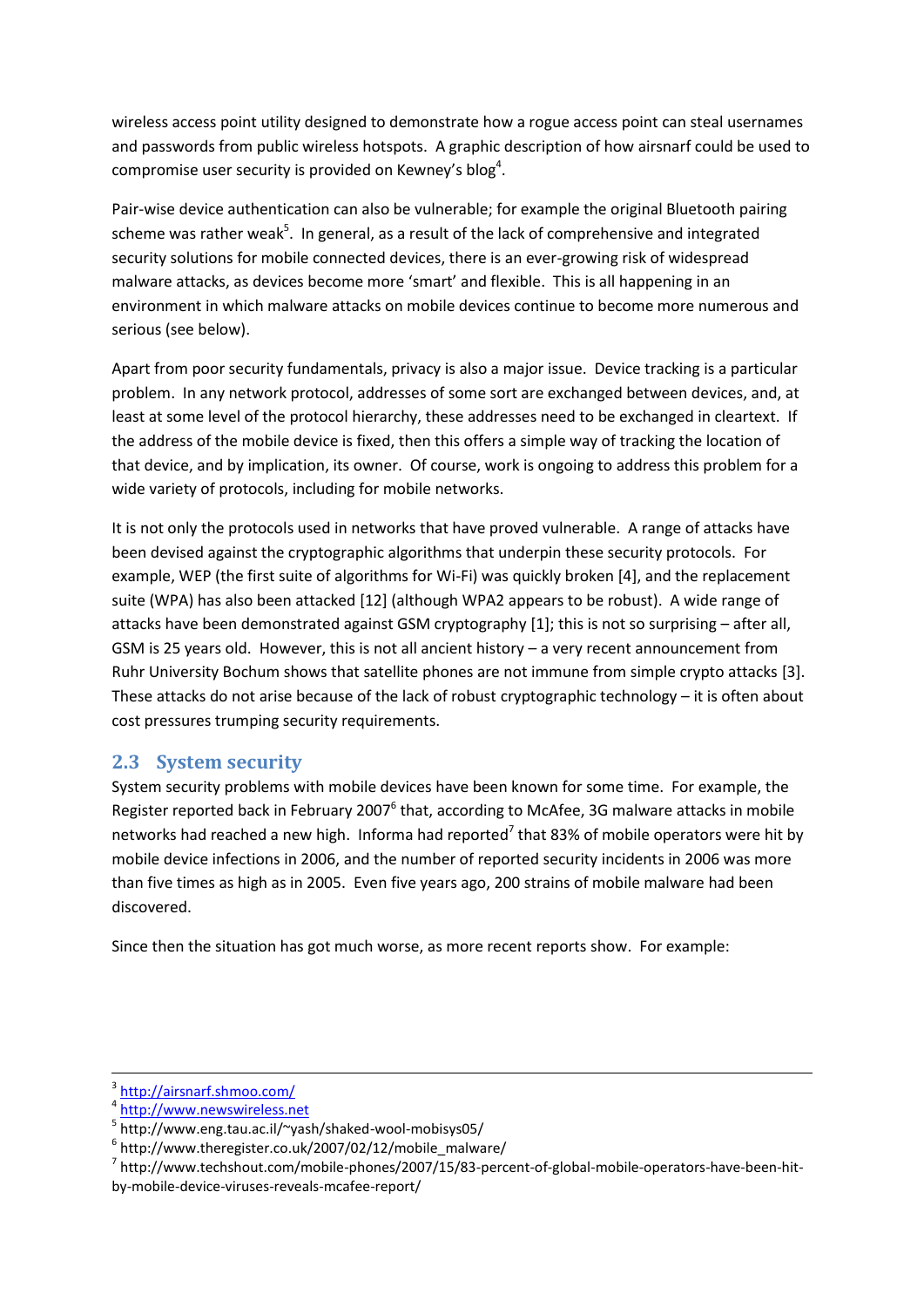- Bloomberg reported<sup>8</sup> in April 2011 that, according to Kaspersky, the 'Android mobile-phone platform faces soaring software attacks and has little control over ... applications. Applications loaded with malicious software are infiltrating the Google operating system at a faster rate than with personal computers at the same stage in development. [Kaspersky] identified 70 different types of malware in March, [an increase] from just two categories in September'.
- Wyatt, in 'The Lookout Blog', reported in May 2011<sup>9</sup> that 'multiple applications available in the official Android Market were found to contain malware that can compromise a significant amount of personal data. Likely created by the same developers who brought DroidDream to market back in March, 26 applications were found to be infected with a stripped down version of DroidDream [called] 'DroidDreamLight'. At this point we believe between 30,000 and 120,000 users have been affected by DroidDreamLight'.
- A Sophos report from November 2009 $^{10}$  reports on a range of iPhone malware.

## **2.4 Is this as bad as it gets?**

So far we have looked at the traditional notion of mobile systems. These are relatively closed systems, sometimes carefully designed from a security perspective. What's the worst that can happen in such a case? We would expect to see loss of hardware (possibly with a relatively small impact), and loss of user data; clearly such attacks are not good, but the overall impact on society is probably limited. Indeed, organisations can limit the damage by protecting their back-end servers.

However, there is a far more serious emerging threat scenario involving the much larger world of everyday devices with embedded IT functionality and connectivity. We now have always-connected mobile systems which are often thought of as not having major security requirements; they are typically designed without concern about, or knowledge of, security threats. However potentially very serious threats apply: valuable hardware is at risk, and there are even major safety implications.

## **3 The problem**

 $\overline{\phantom{a}}$ 

It is reasonable to ask why we have these serious security problems. Of course the picture is complicated, but the following factors appear to play a major role.

- Perhaps most significantly, there is huge business pressure to market products first and worry about security and the risks of cyber crime second.
- Technology gets used in ways unanticipated by designers (as exemplified by the growth in SMS, and the use of the Internet Protocol in almost every kind of network), which means that initial threat analyses no longer hold.
- Retrofitting security is typically very difficult; indeed, it is sometimes impossible in practice.
- Available 'retrofit' security technology is not used (examples of such 'failed' technology abound).

<sup>8</sup> http://www.bloomberg.com/news/2011-04-21/google-s-android-system-faces-more-app-attacks-in-newsecurity-frontier-.html

<sup>&</sup>lt;sup>9</sup> http://blog.mylookout.com/blog/2011/05/30/security-alert-droiddreamlight-new-malware-from-thedevelopers-of-droiddream/

 $10$  http://nakedsecurity.sophos.com/2009/11/23/lightning-strikes-iphone-malware-malicious/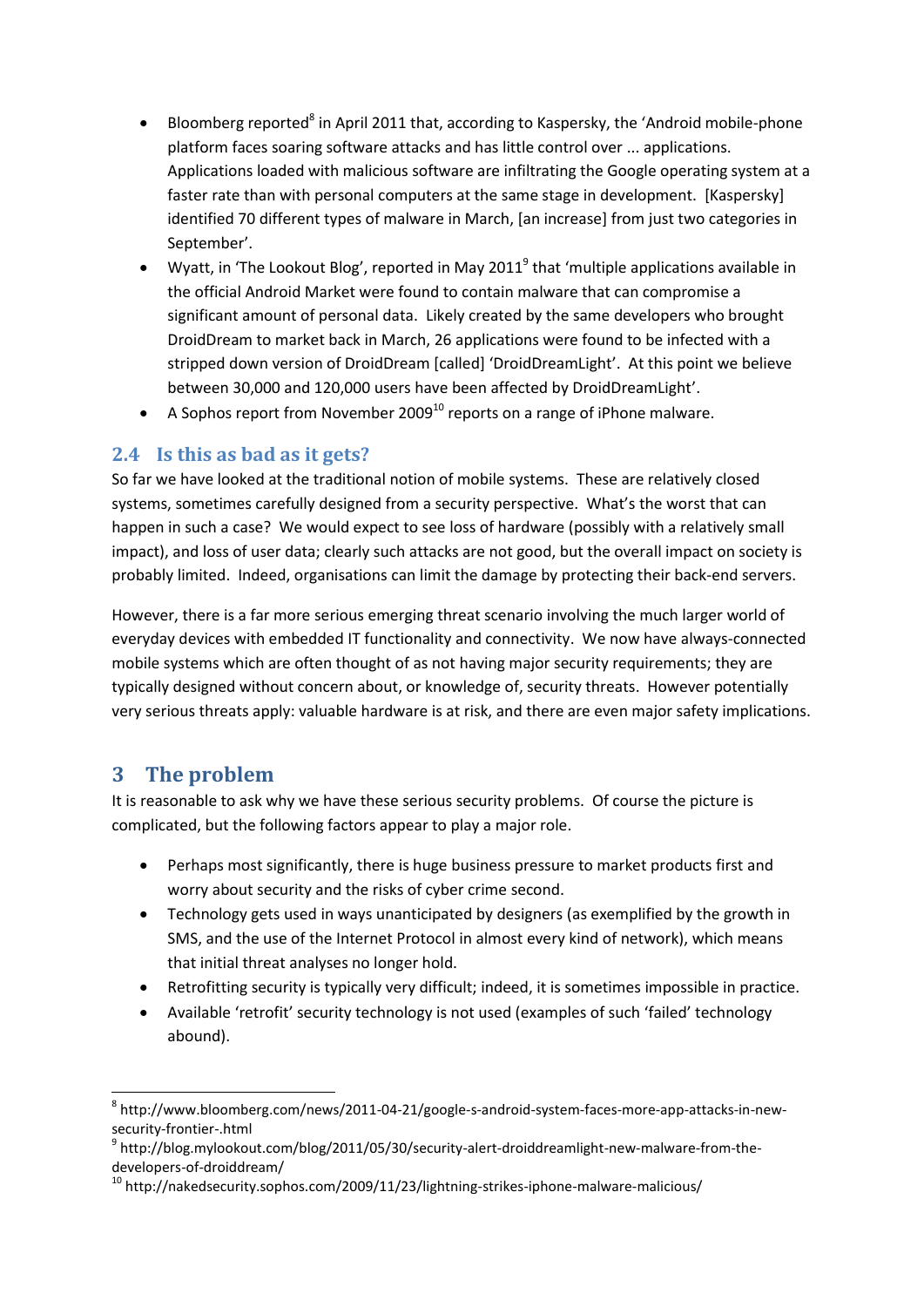Improving security and privacy rarely has a big pay-off to the user (individual or corporate) – except perhaps **after the event**, i.e. after a major cyber crime event.

There are also conflicting pressures on suppliers of products. Two major security and privacy requirements are the need for *high robustness*, because of the criticality of IT, and the need for *privacy protection*, not least because of emerging legal frameworks and user demands. These requirements often conflict directly with business, technological and social forces, which are inevitably a lot more powerful than security and privacy requirements. Major economic, technological and social factors include increasing *complexity*, arising from inevitable technological drift and which directly threatens robustness, the increased use of third parties (*outsourcing*) which makes privacy and security assurance very hard to achieve, and the use of *intelligence* (sophisticated IT) everywhere, not least to improve flexibility which also directly threatens robustness.

## **4 Case studies**

We briefly examine two case studies of major security issues which have been found in classes of system which are not normally thought of as security products.

## **4.1 Case study I – remote keyless entry (RKE) systems**

Over the last half dozen years, Paar and his collaborators at the Ruhr University of Bochum have looked at attacks on a variety of real world hardware systems. One system they studied extensively is based on a cipher called KeeLoq. KeeLoq is widely used in remote keyless entry (RKE) systems, as employed for garage door openers and car door systems.

Their work [\[6\],](#page-7-5) [\[11\]](#page-7-6) reveals a variety of worrying facts. The KeeLoq cipher itself is not terribly strong. However, much more serious is the fact that the design of the key management system is such that all devices for a single system share the same key. Compromising this key (which can be achieved through the analysis of a single consumer device) breaks the entire system. This means that cloned keys could be simply and cheaply manufactured – the possibilities for large scale criminality are clear.

The RKE/KeeLoq attacks were completed a couple of years ago. More recently the Bochum team have successfully attacked a range of other real-world systems, including:

- FPGA security systems, designed to protect the confidentiality and integrity of software [\[10\];](#page-7-7) and
- personal wireless systems (including electronic passports, contactless payment cards and RFID systems) [\[7\],](#page-7-8) [\[8\].](#page-7-9)

The sad lesson from their work would appear to be that almost every real world system they have looked at contains very major vulnerabilities. Life may very well be sweet for the future cyber criminal.

## **4.2 Case study II – cars**

In the second case study we consider recent work of a group of researchers at the University of California at San Diego and the University of Washington (two major papers on this work were published in 2010 and 2011, [\[2\],](#page-7-10) [\[9\]\)](#page-7-11). They have performed a detailed study of cyber attacks on cars.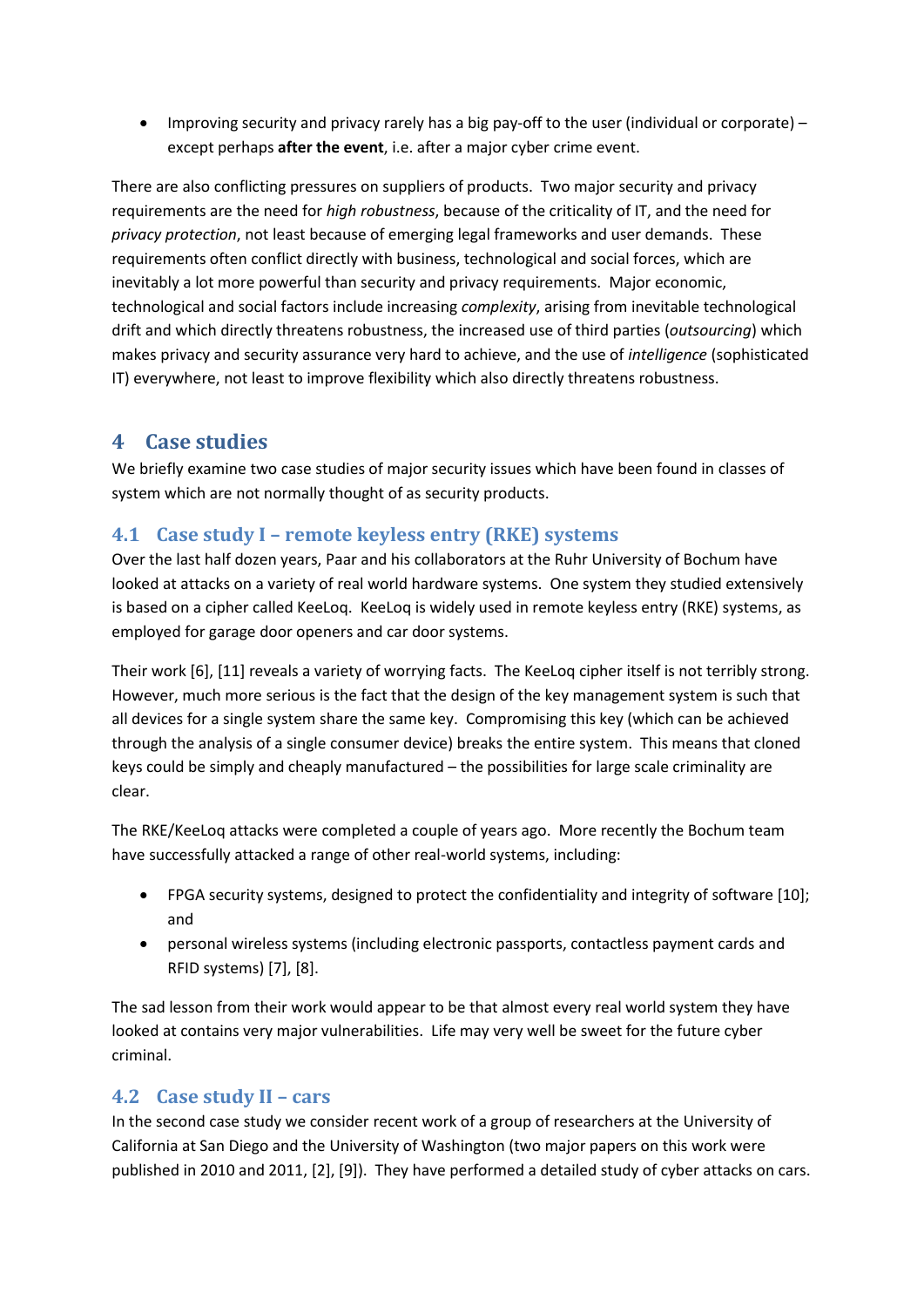Their attacks have been made possible by the recent evolution of IT in cars. A modern car contains networks of communicating devices (computers/ECUs). These networks control most aspects of a car's operation, including its brakes (and anti-lock mechanisms), gears, throttle, and engine management. Functionality often also includes external connectivity, e.g. including mobile telephony.

This gives rise to a large and varied attack surface, including the following elements. In the US, the mandatory Onboard Diagnostics Unit (OBD-II) port provides direct access to the vehicle's internal network. User-upgradeable systems (e.g. audio players) are routinely connected to internal networks. Wireless devices (e.g. Bluetooth) are also connected to internal networks. Finally, and most seriously, remote telematics systems (for safety, diagnostics, and anti-theft) provide continuous connectivity via mobile phone networks.

The team performed experiments using two cars purchased specifically for purpose. They observed that the car's internal CAN bus has little security – any compromised component can impersonate any other component. There are many other security issues.

They demonstrated remote attacks on a car via a broad range of attack vectors, including: mechanic's tools, CD players, Bluetooth and mobile telephony. To perform a mobile phone based remote attack, they reverse-engineered the telematics protocol and used a buffer overflow vulnerability in the car gateway to take over the car telematics unit. This attacks works completely 'blind', i.e. without listening to responses from vehicle. Building on this attack they demonstrated the ability to compromise internal vehicle systems, and thereby systematically control the car's engine, brakes, lights, instruments, radio, and locks. The attack could be exploited for theft and surveillance.

Why are such serious attacks feasible (and arguably even easy)? Part of the problem is simply the way the supply chain works. Manufacturers integrate components provided by third party suppliers, and do not even have access to details of how the security functions in the components operate. That is, they cannot assess the level of security provided, even if they wanted to. This is compounded by the fact that users may add third party systems (e.g. audio players) with serious security ramifications, yet systems are low cost consumer items. Finally, suppliers are subject to serious cost pressures and do not even understand the nature of the cyber threats, since security is not their field of expertise.

## **5 The way forward**

How can we start to address these issues? Perhaps the most serious problem is that we are adding communications functionality, and so serious cyber crime vulnerabilities, and internal interconnectivity to systems without thinking through the security issues. Manufacturers and users are encountering major security (and cyber crime) problems they have no previous exposure to. There is a serious danger is that the sorry cycle of security problems with PCs will endlessly repeat itself with new classes of product.

It seems likely that the situation will get worse before it gets better. This is the usual pattern with new technology that allows ubiquitous connectivity. For example, first generation mobile phone networks had no security functionality, and so a major crime problem arose. Similarly, once the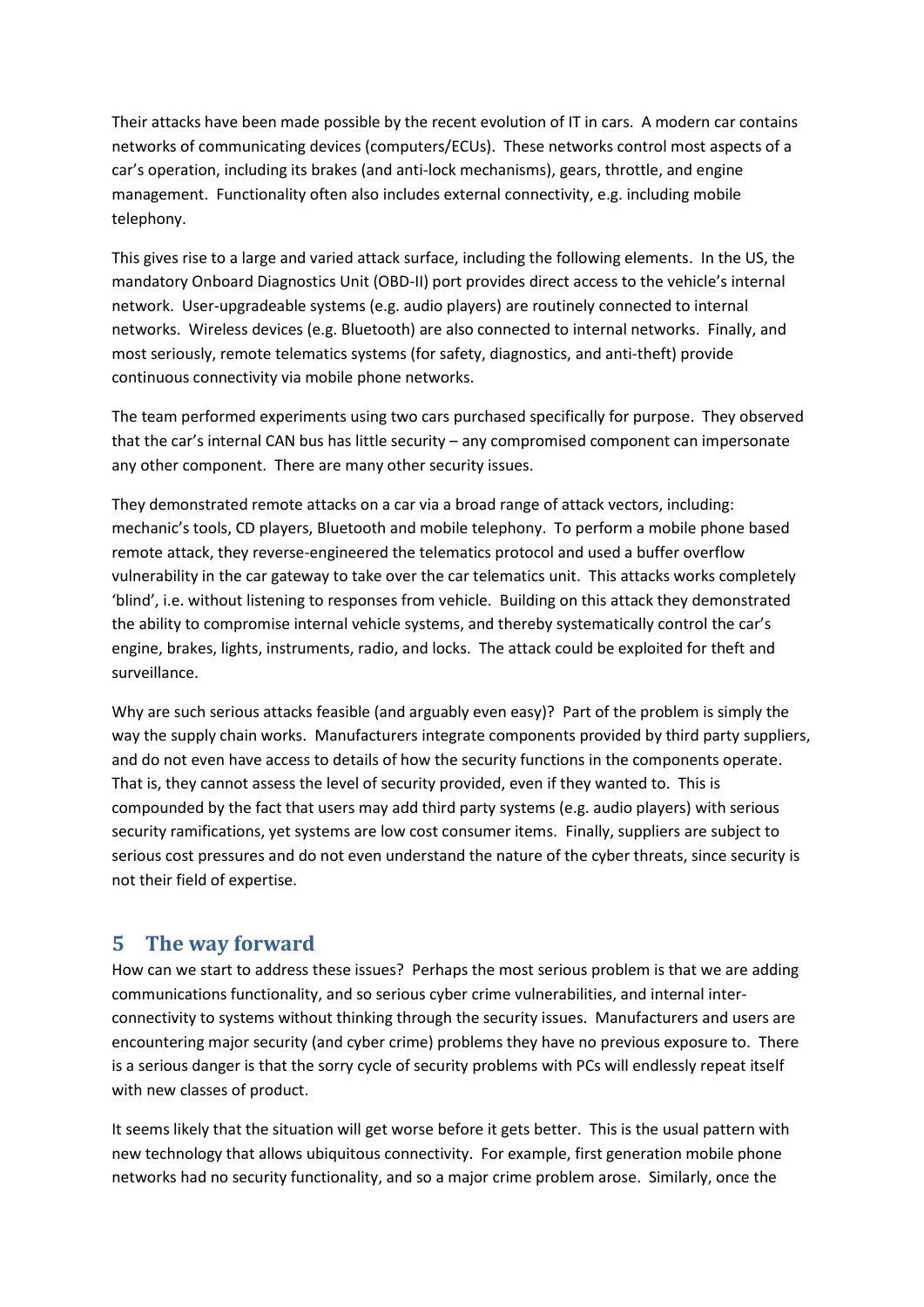Internet became widely used, PCs and servers were (and still are) subject to many attacks. This pattern is now repeating itself with smart phones, and, more worryingly, looks set to arise with many other consumer products.

Possibly even more worryingly, no-one in academia (as far as I know) has worked on understanding the security properties of public transport systems such as planes and trains (which are increasingly network connected). However, exactly the same issues as arise for cars may well apply in this domain. That is, it is far from clear whether these systems been designed to counter the kind of adversarial threat mode encountered on the Internet.

How can we start to address these problems? Well, this paper is intended to try to raise awareness of the threat. Producers of systems need to be aware of two main things: security is a problem that cannot be ignored, and getting security right is non-trivial. Perhaps most importantly, security is not just a question of randomly adding some cryptographic functionality.

The good news is that getting security right does not need to be expensive. For example:

- eliminating unnecessary functionality (reducing the attack surface) can solve many problems;
- following good software engineering practices can minimise the risk of buffer overflow vulnerabilities;
- robust crypto and sound security protocols are widely available and standardised.

What can consumers/end users do? Sadly, we must be prepared to pay just a little more for devices which make life harder for cyber criminals. We must put pressure on manufacturers to make more secure products, and on governments to legislate and regulate, where appropriate. At this point it is also tempting to demand that users be less easily duped. However, ultimately, users need to be protected; it seems unreasonable to expect users to become security experts.

Perhaps our best hope in the long run is that governments and regulatory bodies will act. We rely on regulation to ensure that cars, airliners and trains are safe. These regulators need to take on board the new mobile threat – this is a very serious issue! However, a closed 'conformance mentality' by manufacturers is not always a good thing, and standards alone will not solve all the problems. Anecdotal evidence suggests that FIPS 140 (a US standard for Hardware Security Modules (HSMs)) has had a limited effect on overall HSM security. The focus has been on compliance (and addressing issues covered by the standard) possibly at the expense of worrying about security in general. Perhaps FIPS 140 does not focus on the most important issues, but instead on those easiest to standardise.

## **6 Concluding remarks**

There are ways in which disasters can be avoided. However, there do not seem to be any urgent general efforts to fix the problems, although individual manufacturers may be taking significant steps. Certainly, in the past, manufacturers and network operators have been left to clear up the mess they have created. This may be fair, but what happens in the mean time to the victims of cyber crime? Perhaps more general action is required, e.g. from government and regulators?